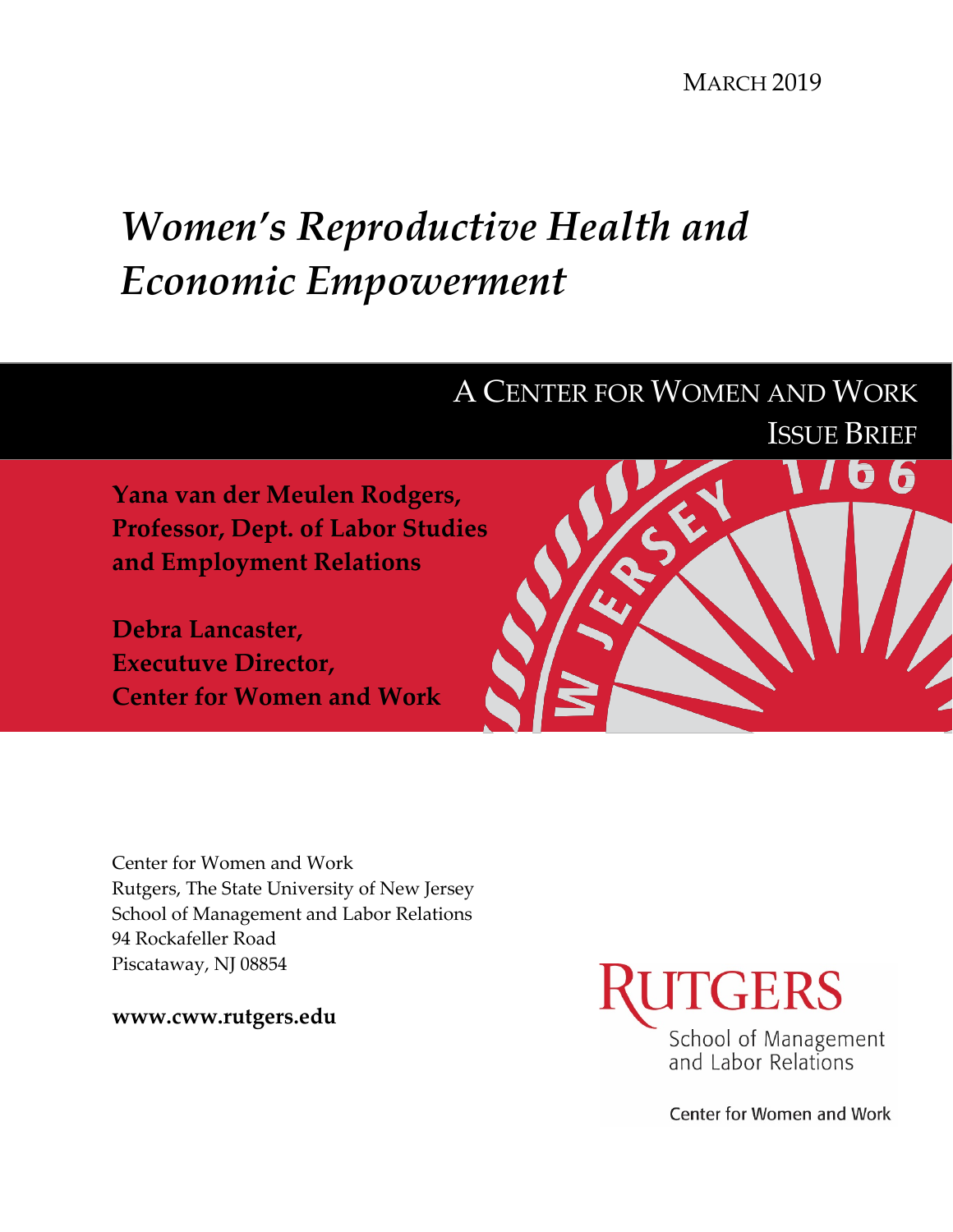### **WOMEN'S REPRODUCTIVE HEALTH AND ECONOMIC EMPOWERMENT**

A CENTER FOR WOMEN AND WORK ISSUE BRIEF

March 2019

#### *Investing in Women's Reproductive Health is Smart Economics at Home and Abroad*

By Yana van der Meulen Rodgers and Debra Lancaster<sup>[1](#page-6-0)</sup>

## **Introduction**

There is no gender equality without access to reproductive health services, including abortion. In fact, economists are paying increasing attention to the economic benefits of investing in women's reproductive health and finding gains not only for women but also for their families and for the economy at large. Women with access to a complete range of reproductive health services, including access to contraceptives and safe abortions, experience health benefits that improve their own lives and those of their children. They are also more likely to invest in higher education, participate in the labor market, earn more, and enjoy mobility across occupations. Children also experience health benefits – especially in developing countries – when their mothers have fewer children and more spacing between births and when their mothers are more economically empowered. There are also societal gains, including lower overall healthcare costs and overall economic growth. Yet a number of governments around the world, including the United States, are marginalizing and even restricting women's access to contraception and safe abortion services. This policy brief examines the nature of these restrictions and why they do not make economic sense.

#### **U.S. Policies around Contraception and Abortion**

The most important legal benchmark in the United States regarding women's reproductive health is the Supreme Court's 1973 Roe v. Wade decision, which held that prior to viability, a woman has a constitutional right to obtain an abortion. Almost twenty years later, the Supreme Court's Planned Parenthood v. Casey decision reaffirmed women's constitutional right to an abortion, but it also expanded states' abilities to regulate women's abortion access under the condition that the restrictions would not impose an "undue burden" on a woman's right to obtain an abortion. The Supreme Court did not explicitly define "undue burden," giving state governments latitude to try to reduce both the demand for and supply of abortion services.

This decision makes a shift in U.S. abortion politics toward the encroachment of restrictions on women's access to abortions, and there has been an enormous expansion of statelevel policies that restrict abortion access for women. These policies include parental permission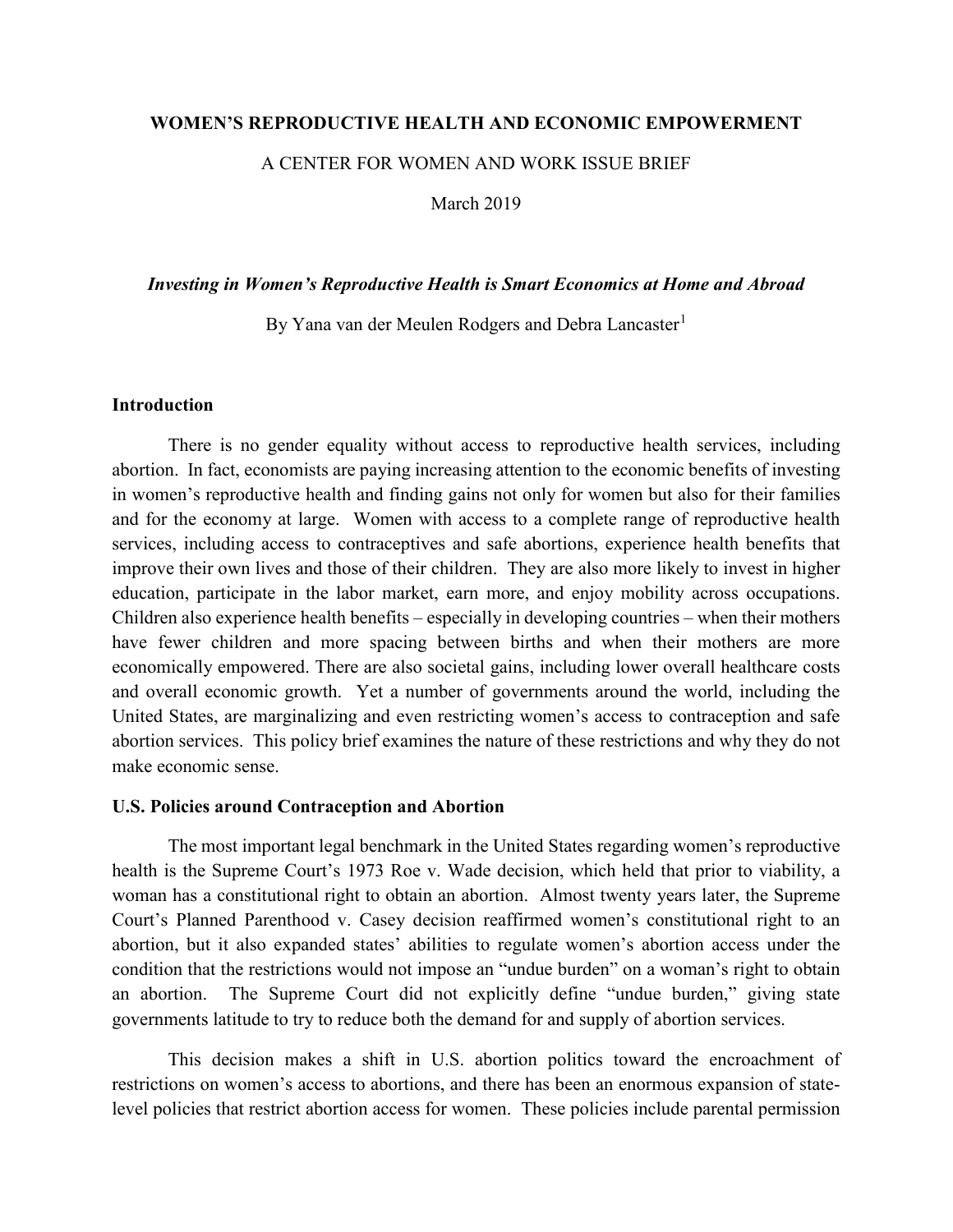requirements, restrictions on public funding, Targeted Regulation of Abortion Provider (TRAP) laws that place burdensome requirements on abortion facilities and doctors, informed consent laws, and mandated post-counseling waiting periods.<sup>[2](#page-6-1)</sup> The most common of the state-level restrictions are informed consent laws, which require that women receive a state-authored information packet about fetal development, risks of abortion, and alternatives to abortion. These packets often contain images of the fetus, a practice that is consistent with the strategy of antiabortion movements to use fetal images and depict fetuses as people in order to persuade women to avoid ending the life of an innocent baby. $3$ 

Such laws have a wide reach: two thirds of all women seeking an abortion in the United States live in states with informed consent laws. Notably, research based on evaluations by a panel of medical experts found that many of the state-authored information packets that are routinely handed out as part of the informed consent process have medically inaccurate statements.<sup>[4](#page-6-3)</sup>

State-level TRAP laws have also been encroaching on the ability of women to get an abortion, to the point that in 2016 the U.S. Supreme Court struck down TRAP laws in Texas which had forced doctors to have hospital admitting privileges and had mandated that abortion clinics meet requirements for surgical centers. These kinds of state-level restrictions are symptomatic of the strong pressures that anti-abortion groups have placed on U.S. lawmakers to restrict access to abortion at the national and international levels. Moreover, restrictions on access to abortion within the U.S. have disproportionately impacted low-income women and women of color.<sup>[5](#page-6-4)</sup>

Since January 2017, the Trump administration has enacted a set of policies at the national level that have restricted women's access to reproductive health care, especially contraceptive access and abortion services. On the third day of office, Mr. Trump reinstated and expanded the Global Gag Rule. First implemented by President Reagan in 1984, the Global Gag Rule cuts U.S. foreign aid for family planning and reproductive health to foreign nongovernmental organizations that perform abortions or discuss the option of abortion with patients. Over the last 35 years, every Democratic president has rescinded the policy and every Republican president has reinstated it. Not only did Trump reinstate this restrictive policy, he expanded it to cover all global health funding. The policy puts \$8.8 billion in global health funding at risk, up from about \$600 million.

Under the expanded version of the rule, in addition to losing their family planning assistance, foreign NGOs that perform or promote abortions now lose U.S. funding for prenatal and postnatal care; prevention and treatment of HIV/AIDS, malaria, Zika virus, and other diseases; screenings for cervical cancer and sexually transmitted diseases; immunizations; and nutrition services.

Additional restrictions on women's reproductive health care by the Trump administration include defunding the United Nations Population Fund (the UN reproductive health and rights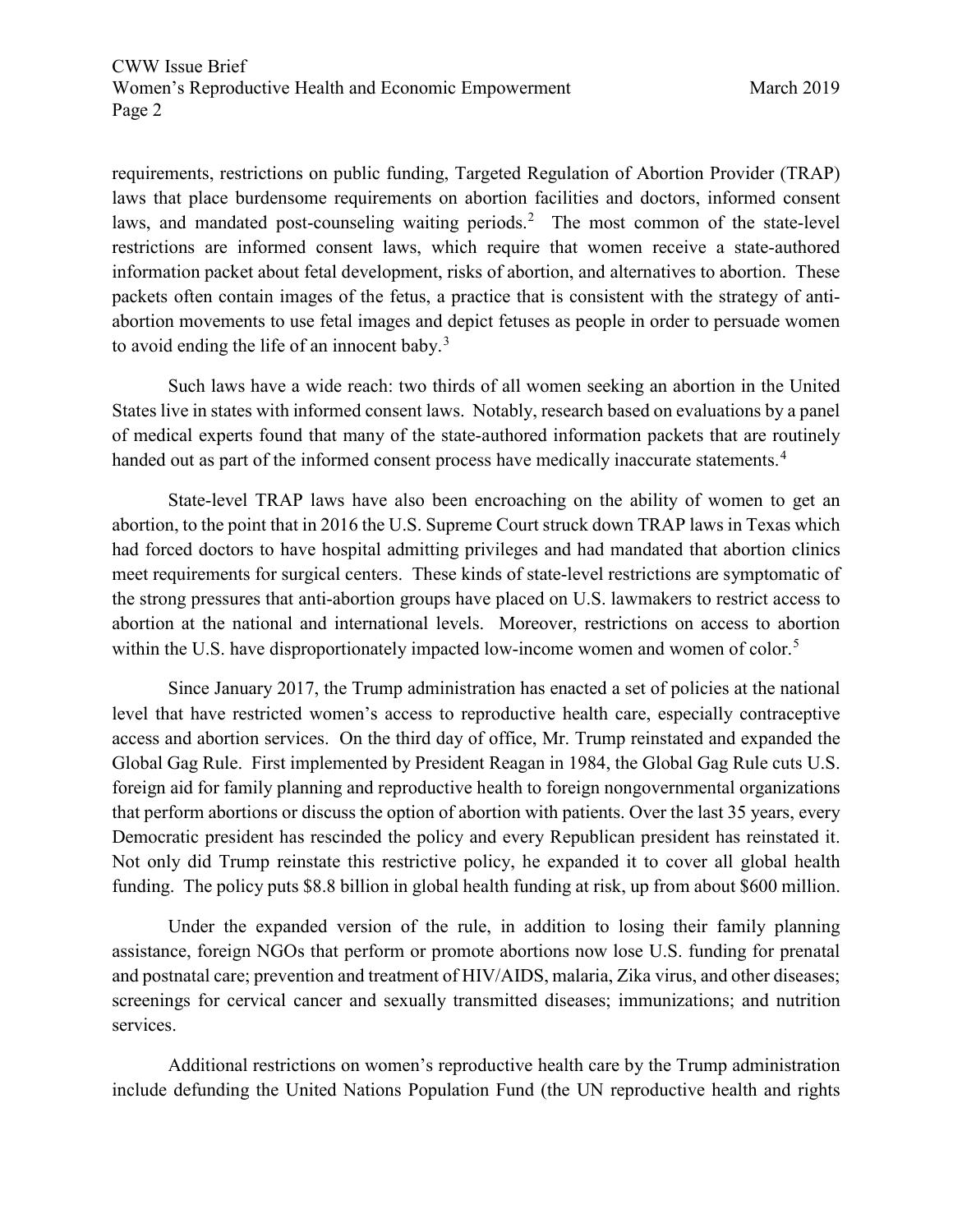agency); appointing two conservative judges to the Supreme Court who are likely to support overturning Roe v. Wade; slashing funding for the Teen Pregnancy Prevention Program; passing new Federal legislation that allows employers to deny insurance coverage of contraception for religious or moral reasons; and announcing the reinstatement of the domestic gag rule, a policy that bans recipients of Title X funding from promoting or making referrals for abortion services. Title X is the country's federal program providing affordable contraceptive services, wellness exams, and screenings for cancer and sexually transmitted infections for both women and men. This policy restricting Title X funding has earned the derisive name of the Domestic Gag Rule since it similarly restricts the actions and words of healthcare providers in the U.S.

## **Policy Ineffectiveness and Costs**

The restrictive policies are ineffective and costly. At the global level, detailed quantitative evidence in Rodgers (2018) for 51 countries across the developing world shows that the Global Gag Rule causes more rather than fewer abortions.<sup>[6](#page-6-5)</sup> To measure the rule's impact, Rodgers analyzed Demographic and Health Survey data from 51 developing countries, covering about 6.3 million women per year. Using regression analysis (a rigorous statistical method), she calculated women's likelihood to have an abortion before and during the most recent reinstatement period for which data are available (2001-08). The key findings appear in Table 1.

| <b>Region</b>               | <b>Global Gag Rule Effect</b><br>$(2001 - 08)$       | <b>Countries Most Exposed to</b><br><b>Global Gag Rule</b> |
|-----------------------------|------------------------------------------------------|------------------------------------------------------------|
| Latin America               | Women three times more<br>likely to have an abortion | Bolivia, Nicaragua                                         |
| Sub-Saharan Africa          | Women twice as likely to<br>have an abortion         | Guinea, Mozambique,<br>Senegal, Zambia                     |
| Eastern Europe/Central Asia | No net effect                                        | Jordan                                                     |
| South/Southeast Asia        | Women slightly less likely to<br>have an abortion*   | Cambodia, Nepal                                            |

Table 1. Impact of the Global Gag Rule on Women's Odds of Having an Abortion

*\*In this region, the relatively high cost of abortion compared to the cost of giving birth may be one reason for the declining abortion rate.*

This policy – renamed by the Trump administration as "Protecting Life in Global Health Assistance" – does not achieve its objectives in the majority of countries that receive U.S. assistance. Rodgers also finds no conclusive or consistent evidence that a country's own restrictive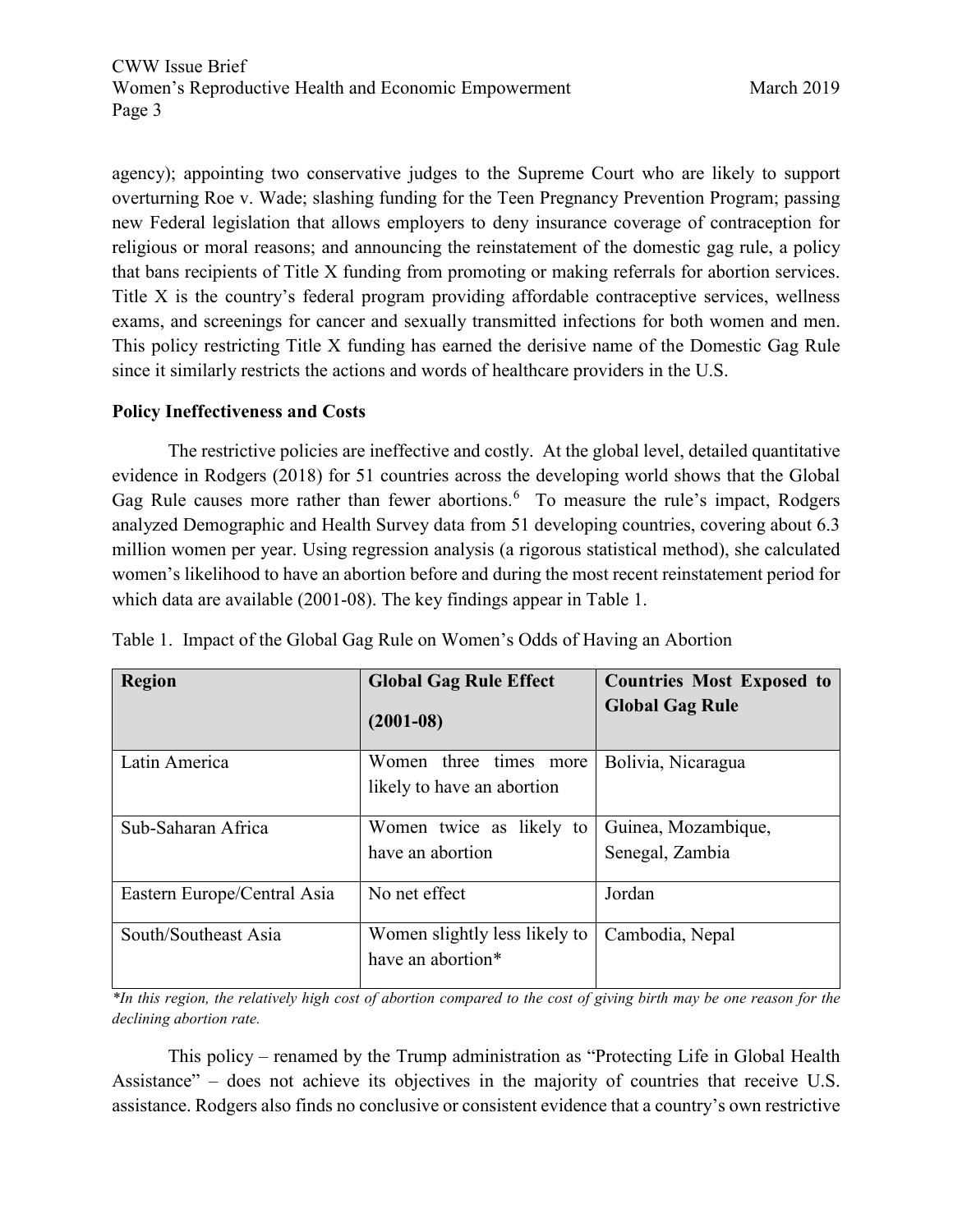abortion laws actually reduce the number of abortions. If anything, restrictive laws are associated with more unsafe abortions in many developing countries. Women will find a way to have an abortion if they need to, even if it is illegal and in unsafe conditions.

In the face of an overall decline in abortion rates globally, the absolute number of abortions considered unsafe according to standards set by the World Health Organization has remained high. Between 2010 and 2014, about 25 million unsafe abortions took place globally each year.<sup>[7](#page-6-6)</sup> This figure appears to be on the rise since 2008, when approximately 21.6 million unsafe abortions took place globally.<sup>[8](#page-6-7)</sup> Moreover, data from the United Nations indicate that countries with highly restrictive abortion laws have substantially higher rates of fertility, teen pregnancy, unsafe abortion, and maternal mortality (Figure 1).





Domestically, abortion is at an all-time low, and teen pregnancy has also declined. A key factor explaining these trends is access to healthcare and contraception. Restricting this access is counter-productive. Moreover, the American College of Obstetricians and Gynecologists has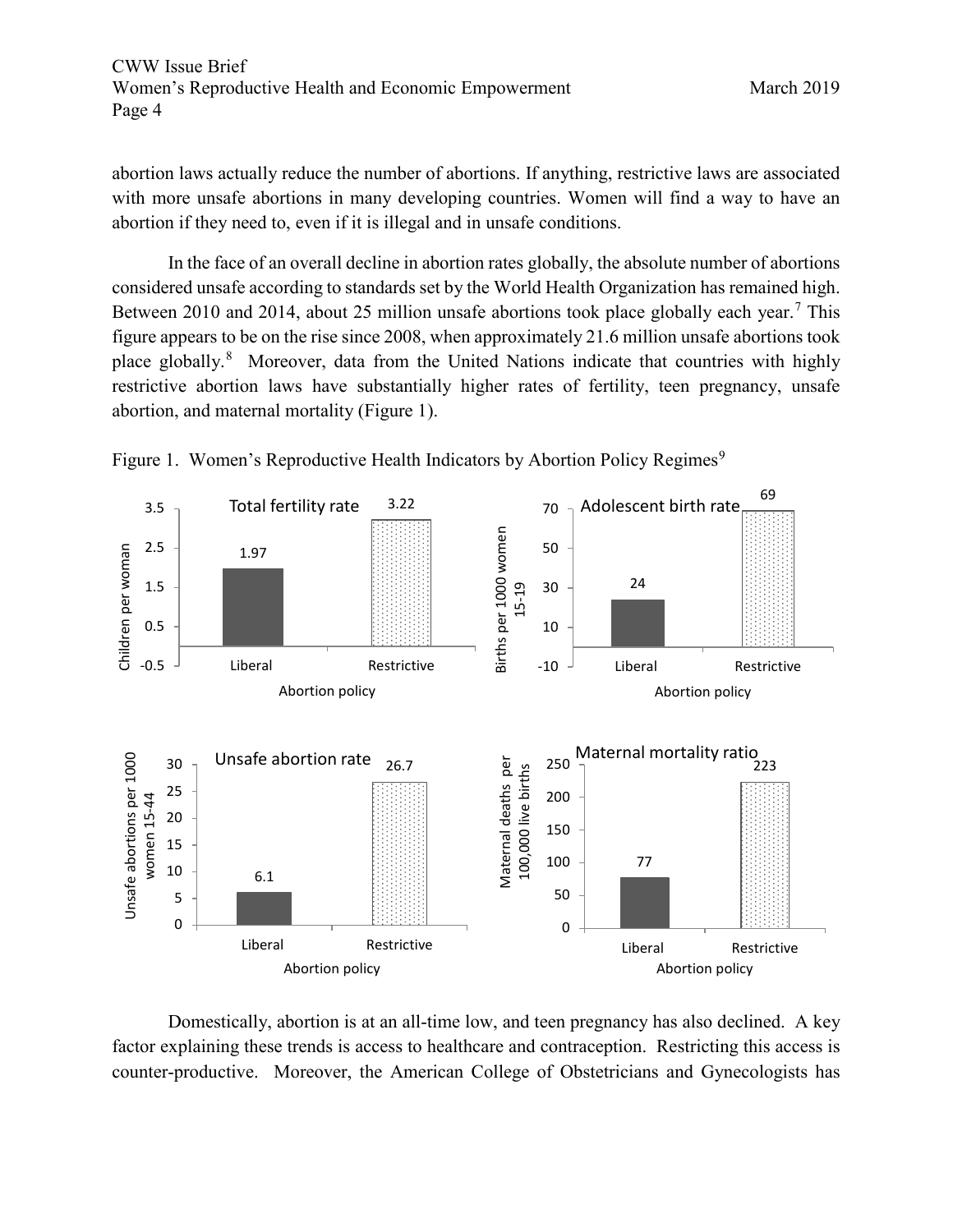supported mandated insurance coverage of birth control, saying access to birth control is "a medical necessity" for women.

Investing in sexual and reproductive healthcare services, providing effective contraception, and improving women's access to family planning safe abortion are the key.

## **Economic Benefits of Increasing Access to Contraception and Safe Abortion**

First and foremost, investing in women's reproductive health is good for women. It also makes good economic sense for a number of reasons. First, access to comprehensive reproductive services improves women's health. Women's ability to control the timing and number of births is linked to higher maternal age at first birth, fewer children, and longer birth intervals. These factors are all linked to improved maternal health, which not only helps women but also has repercussions for healthcare costs and the overall macroeconomy. An important caveat to this point is that women not be coerced into choosing any particular method of birth control and that she have informed consent when participating in any programs related to family planning.

Second, women's ability to control fertility is linked to increased educational attainment, higher labor force participation rates, and greater lifetime earnings for women. A recent NBER study covering more than 100 countries and 48 million women shows a strong inverse relationship between fertility and women's labor force participation.<sup>[10](#page-6-9)</sup> Looking specifically at access to contraception, a famous study by Claudia Goldin and Larry Katz showed that diffusion of the birth control pill among young women led to a substantial increase in age at first marriage and their investment in professional and graduate schools.<sup>11</sup> Greater educational attainment for women in term contributed to less occupational segregation by gender in higher wage professions. Martha Baily further showed a positive association between women's access to birth control pill and their labor force participation rates<sup>12</sup>, and she demonstrated that access to the birth control pill accounts for 30 percent of the increase in women's relative earnings during the  $1990s$ <sup>[13](#page-6-12)</sup>

This point on the labor market effects of access to contraception also applies to the legalization of abortion. Abortion is an emotionally sensitive and politically divisive issue, yet a number of high profile economics studies have written about the economic ramifications of greater access to abortion. For example, Kalist (2004) found that by reducing unplanned pregnancies, legalization of abortion in the U.S. led to increased labor force participation rates for women.<sup>[14](#page-6-13)</sup> Bloom et al. (2009) took this point one step further and found that lower fertility arising from the legalization of abortion increases women's labor supply and contributes positively and significantly to GDP growth.<sup>[15](#page-6-14)</sup> A recent study found that if anything, abortion law liberalization in the U.S. had an even stronger effect than the introduction of the birth control pill on women's decisions to delay marriage and childbirth.<sup>[16](#page-6-15)</sup>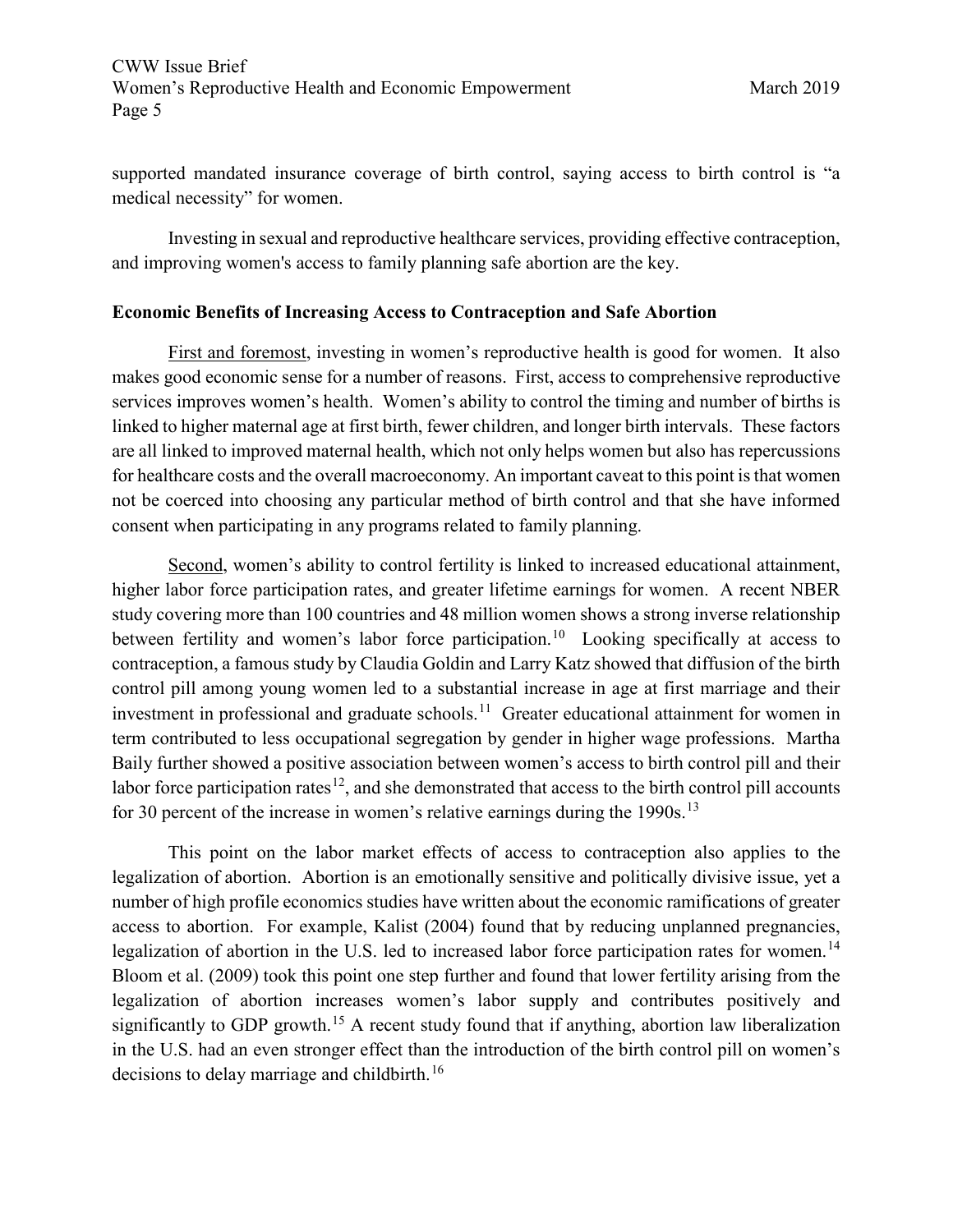<span id="page-6-0"></span>Not only do abortion regulations impact women's labor supply, but they also affect occupational mobility. In the U.S., Targeted Restrictions on Abortion Providers (TRAP) laws that make it more difficult for women to seek an abortion are linked to increased 'job lock,' such that women living in states with TRAP laws are less likely to move between occupations and into higher-paying occupations.<sup>[17](#page-6-16)</sup> The authors also find that public funding for medically necessary abortions is associated with full-time occupational mobility for women.

<span id="page-6-5"></span><span id="page-6-4"></span><span id="page-6-3"></span><span id="page-6-2"></span><span id="page-6-1"></span>Third, investing in women's reproductive health improves children's human capital. In developing countries with high fertility rates, greater spacing between births and smaller family size both benefit children's nutritional status, body mass index, development, and survival chances. In the United States with a total fertility rate of about two children per woman of reproductive age, a typical woman must use contraceptives for about three decades to achieve her desired family size. Smaller family size increases the resources available for each child, which contributes to improved child health and greater educational attainment. Some of these effects can result simply from contraceptive access, not necessarily contraceptive use. For example, evidence for Malaysia indicates that parents may invest more in their daughters' education if they know that their daughters will have access to contraception later in life and can delay fertility.<sup>[18](#page-6-17)</sup> Closely related, in Sub-Saharan Africa, abortion law liberalization is linked to greater parental investment in girls' schooling, with the rationale that access to abortion lowers the likelihood of a girl child dropping out of school in the event of an unplanned pregnancy.<sup>[19](#page-7-0)</sup>

<span id="page-6-11"></span><span id="page-6-10"></span><span id="page-6-9"></span><span id="page-6-8"></span><span id="page-6-7"></span><span id="page-6-6"></span>These kinds of benefits for children can extend well into the future as women's economic empowerment from lower fertility has indirect feedback effects for children. Numerous studies have documented strong positive links between child health and various measures of maternal health and economic empowerment of mothers, especially maternal education.

## <span id="page-6-12"></span>**Conclusion**

<span id="page-6-17"></span><span id="page-6-16"></span><span id="page-6-15"></span><span id="page-6-14"></span><span id="page-6-13"></span>Investing in women's reproductive health, including access to contraception and safe abortion, yields large benefits for women, children, and entire societies. When women can control their reproductive health, they have more control over their economic health and well-being. Research shows that it makes sense for US policy to support this agenda rather than marginalize women and their reproductive health with ideologically-based funding restrictions such as the Global and Domestic Gag Rules. Rather, integrating family planning and safe abortion into a full range of reproductive health services will go a long way to promoting health equity and improving women's economic opportunities. It is time for policy makers to embrace the fact that women's reproductive health rights are intricately linked with their economic empowerment and to the economy at large.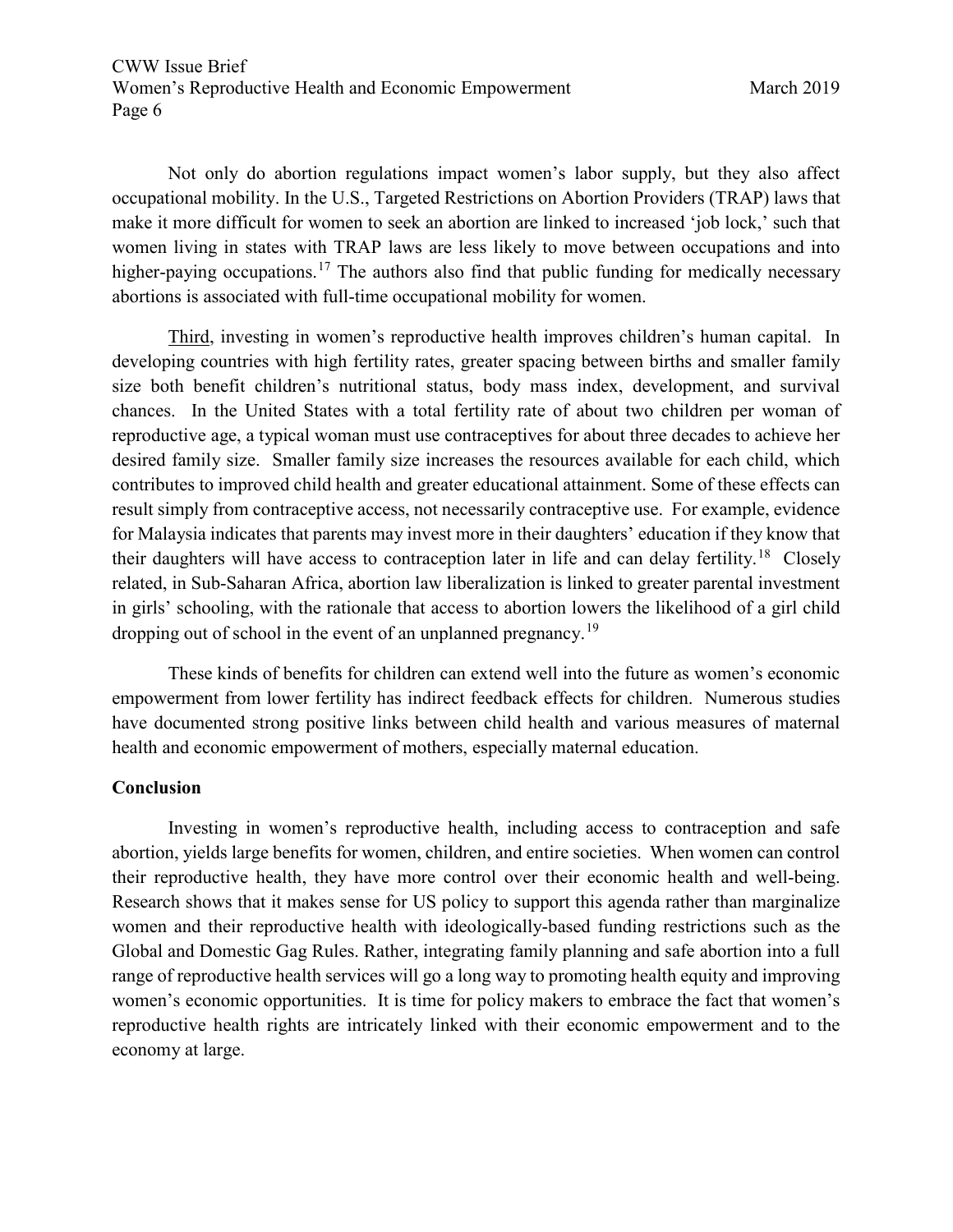<sup>5</sup> Petchesky, Rosalind. 1990. *Abortion and Woman's Choice: The State, Sexuality and Reproductive Freedom*. Boston, MA: Northeastern University Press.

6 Rodgers, Yana. 2018. *The Global Gag Rule and Women's Reproductive Health: Rhetoric versus Reality*. New York: Oxford University Press.

<sup>7</sup> https://www.who.int/news-room/detail/28-09-2017-worldwide-an-estimated-25-million-unsafeabortions-occur-each-year.

<sup>8</sup> https://www.who.int/reproductivehealth/publications/unsafe\_abortion/9789241501118/en/.  $9$  Source: Rodgers (2018).

<sup>10</sup> Aaronson, Daniel, Rajeev Dehejia, Andrew Jordan, Cristian Pop-Eleches, Cyrus Samii, Karl Schulze. 2017. "The Effect of Fertility on Mothers' Labor Supply over the Last Two Centuries," National Bureau of Economic Research Working Paper No. 23717. Cambridge, MA: NBER.

<sup>11</sup> Goldin, Claudia, and Lawrence Katz. 2002. "The Power of the Pill: Oral Contraceptives and Women's Career and Marriage Decisions," *Journal of Political Economy* 110 (4): 730-770.

 $12$  Bailey, Martha J. 2006. "More power to the pill: the impact of contraceptive freedom on women's life cycle labor supply," *The Quarterly Journal of Economics* 121 (1): 289-320.

<sup>13</sup> Bailey, Martha J., Brad Hershbein, and Amalia R. Miller. 2012. "The opt-in revolution? Contraception and the gender gap in wages," *American Economic Journal: Applied Economics* 4 (3): 225-54.

<sup>14</sup> Kalist, D. E. 2004. "Abortion and female labor force participation: Evidence prior to Roe v. Wade," *Journal of Labor Research* 25(3): 503-514.

<sup>15</sup> Bloom, D. E., D. Canning, G. Fink and J. E. Finlay. 2009. "Fertility, female labor force participation, and the demographic dividend," *Journal of Economic Growth* 14(2): 79-101.

<sup>16</sup> Myers, Caitlin Knowles. 2017. "The Power of Abortion Policy: Reexamining the Effects of

Young Women's Access to Reproductive Control," *Journal of Political Economy* 125 (6): 2178- 2224.

<sup>17</sup> Bahn, K., A. Kugler, M. Mahoney, D. Corley and A. McGrew. 2018. *Linking Reproductive Health Care Access to Labor Market Opportunities for Women.* Washington, DC, Center for American Progress.

<sup>18</sup> Babiarz, Kimberly, Jiwon Lee, Grant Miller, Tey Nai Peng, and Christine Valente. 2017. "Family Planning and Women's Economic Empowerment: Incentive Effects and Direct Effects

<span id="page-7-0"></span><sup>&</sup>lt;sup>1</sup> Yana van der Meulen Rodgers and Debra Lancaster are both at the Center for Women and Work, where Yana is the Faculty Director and Debra is the Executive Director.  $\overline{\phantom{a}}$ 

 $2$  The Guttmacher Institute has more information of the incidence of these and other types of statelevel policies on abortion at https://www.guttmacher.org/state-policy/explore/overview-abortionlaws.

<sup>3</sup> Kumar, Anuradha. 2018. "Disgust, Stigma, and the Politics of Abortion," *Feminism & Psychology* 28 (4): 530-538.

<sup>&</sup>lt;sup>4</sup> Daniels, Cynthia, Janna Ferguson, Grace Howard, and Amanda Roberti. 2016. "Informed or Misinformed Consent? Abortion Policy in the United States," *Journal of Health Politics, Policy and Law* 41 (2): 181-209.